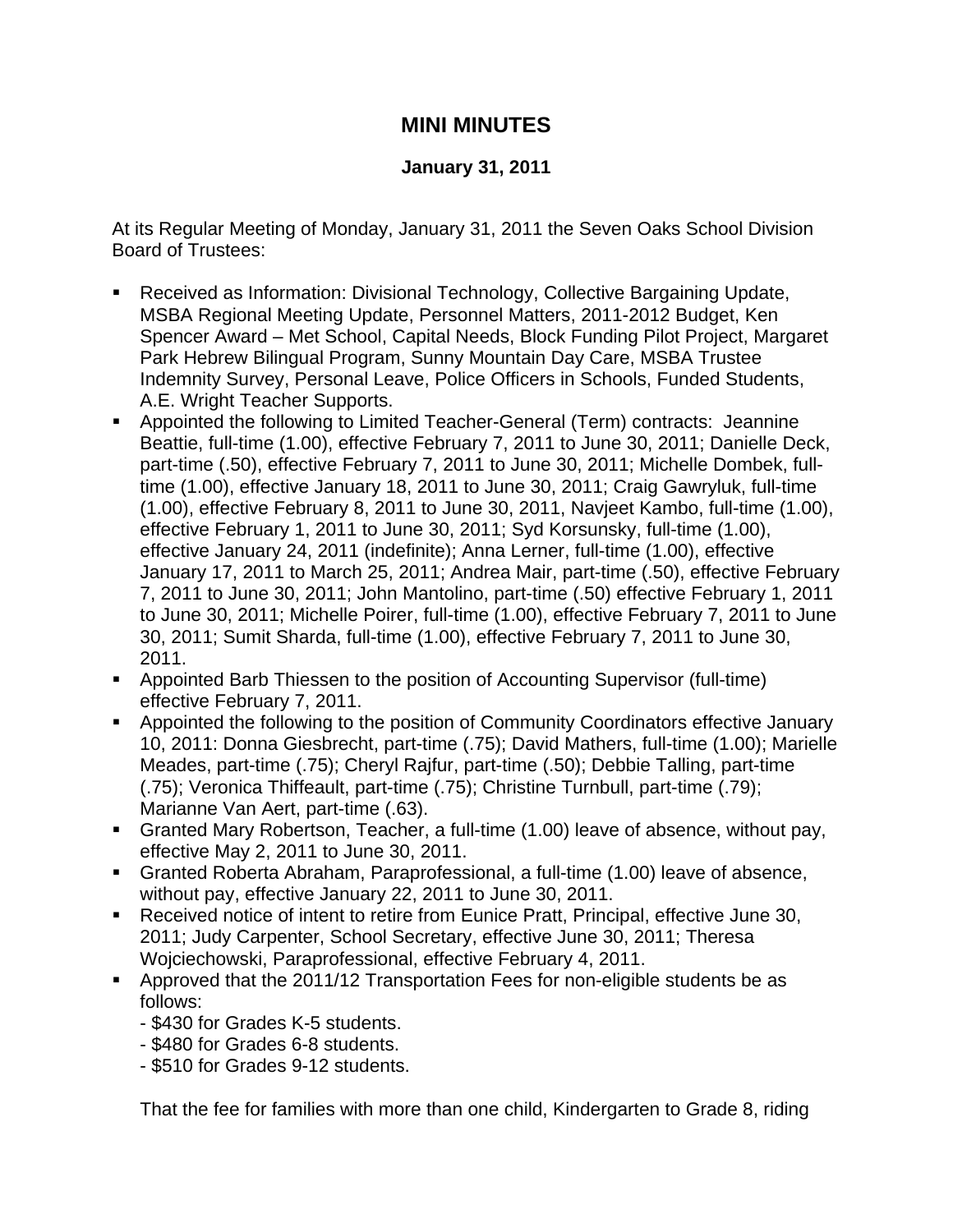the bus be reduced by \$100 for the second child and that the maximum family fees be set as follows:

- \$760 for two or more K-5.
- \$810 for one K-5 and one 6-8.
- \$860 for two or more Grades 6-8.
- \$840 for one K-5 and one Grades 9-12.
- \$890 for one Grades 6-8 and one Grades 9-12.
- \$1,020 for two or more grades 9-12.
- Approved that the Board sign the Non-Participation Agreement provided by Manitoba Education, opting out of the Central Tender Process for the 2011-2012 school bus purchase.
- Approved that the Board rescind the November 29, 2010 Motion No. 10B-030 approving the Proposed Terms & Conditions for a Lease Agreement between the City of Winnipeg and Seven Oaks School Division, for a portion of Adsum Park for a running track and football field at Maples Collegiate.
- Approved the Proposed Terms & Conditions with revised Plan No.12641/3 (to reduce the size of the leased area) for a Lease Agreement between the City of Winnipeg and Seven Oaks School Division for a portion of Adsum Park for the running track and athletic field at Maples Collegiate.
- Approved that the Board purchase a full page ad in the Garden City Collegiate Reunion Program (\$200) bringing greetings from the Board of Trustees.
- **Approved for payment:** 
	- o Invoice No. 8704 for the Garden City Collegiate West Grooming Room and Elevator project in the amount of \$1,545.53 be paid to Number Ten Architectural Group.
	- o Invoice No. 8831 for the Garden City Collegiate West Grooming Room and Elevator project in the amount of \$3,086.41 be paid to Number Ten Architectural Group.
	- o Certificate of Payment No. 5 for the Garden City Collegiate West Grooming Room & Elevator project in the amount of \$89,821.65 be paid to Park West Projects Ltd.
	- o 7-1/2% Statutory Holdback on Certificate of Payment No. 5 for the Garden City Collegiate West Grooming Room & Elevator project in the amount of \$6,936.04 be paid to the SOSD/ParkWest 425 GCCI ElevGrm account.
	- o Certificate of Payment No. 6 for the Garden City Collegiate West HVAC project in the amount of \$100,006.93 be paid to Randall Plumbing & Heating Ltd.
	- o 7-1/2% Statutory Holdback on Certificate of Payment No. 6 for the Garden City Collegiate West HVAC project in the amount of \$7,239.88 be paid to the SOSD/Randall Plumb 433 GCCIW HVAC account.
	- o Certificate of Payment No. 5 for the Riverbend Modular & Link in the amount of \$168,944.41 be paid to Von Ast Construction (2003) Inc.
	- o 7-1/2% Statutory Holdback on Certificate of Payment No. 5 for the Riverbend Modular & Link in the amount of \$13,045.90 be paid to the SOSD/VonAstConst-RB Mod/Link 426 account.
- Approved that the following policies be included in the Policy Manual:
	- o Revised Policy GA Workplace Safety and Health.